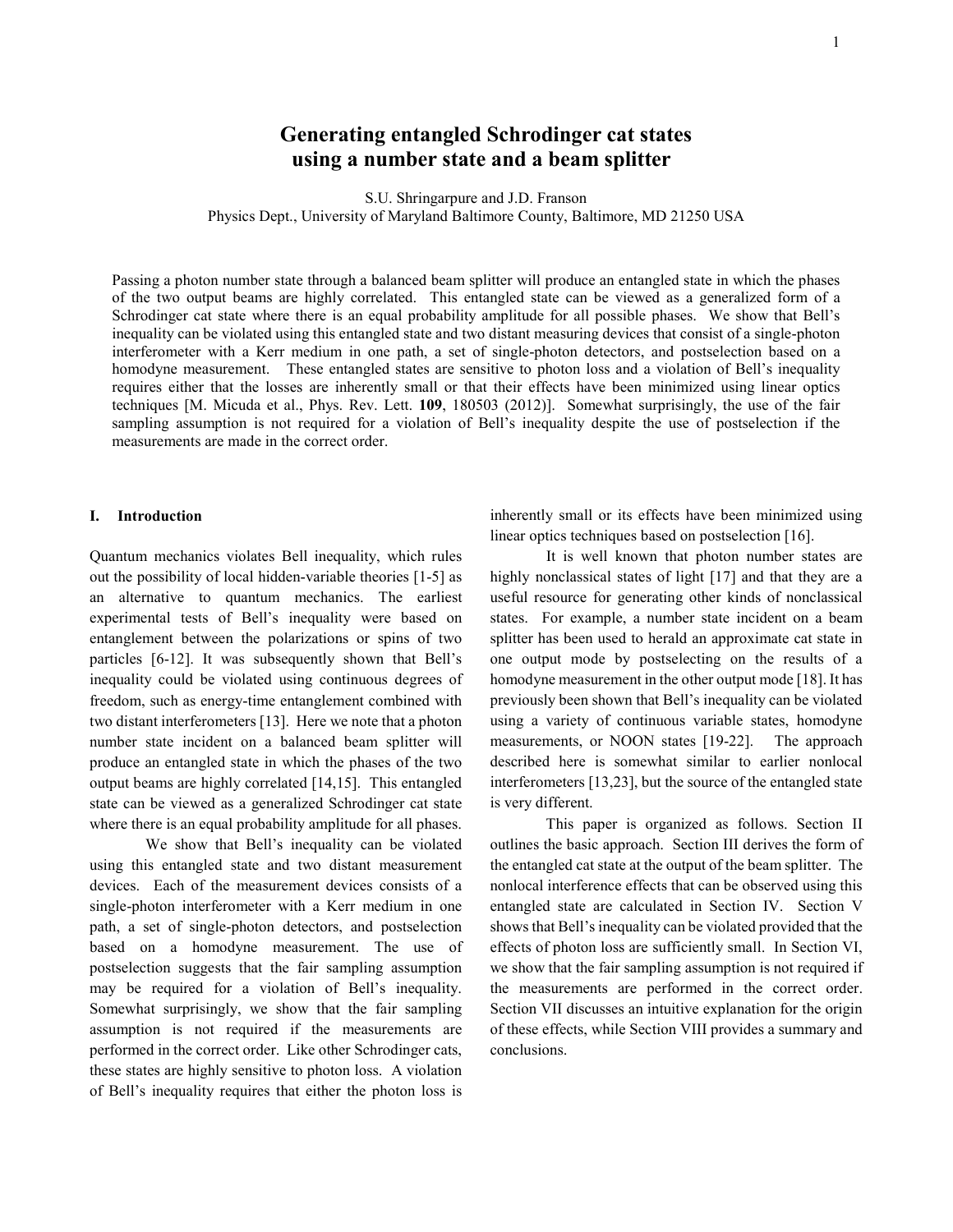#### **II. Basic approach**

We consider a situation in which a photon number state  $|N\rangle$  is incident on a beam splitter with 50% transmission and reflection as illustrated in Fig. 1. As will be shown in the next section, the output state  $|\psi\rangle$  from the beam splitter corresponds to a superposition of identical coherent states in each of the output beams. Since photon number and phase are conjugate variables, the phase of the input number state is totally uncertain and the output state corresponds to a superposition of all possible coherent-state phases between 0 and  $2\pi$ . The nonlocal properties of this entangled state are the main focus of this paper.

We will show that the entangled state  $|\psi\rangle$  can be used to violate Bell's inequality using two distant measurement devices as illustrated in Fig. 1. Each measurement device includes a single-photon interferometer (shown in red) with a Kerr medium in one of the two paths of the interferometer. The two output beams from the beam splitter also pass through the Kerr media, so that a phase shift will be applied depending on which path the single photons took. A fixed phase shift (not shown) is also included so that each of the beams will undergo a phase shift of  $\pm\theta$ . Single photon detectors  $D_1$  through  $D_4$  determine which path the single photons take when they leave the interferometers. Variable phase shifts  $\sigma_1$  and  $\sigma_2$  are also included in one path of the two interferometers as shown in Fig. 1.

Homodyne measurements are used to determine the quadratures  $x_1$  and  $x_2$  of the two beams after they have passed through the single-photon interferometers. We postselect on events in which the measured value of  $x_1$  lies within a small range ∆*x* centered about some specific value  $x_{1M}$ , while  $x_2$  lies in a range  $\Delta x$  about  $x_{2M}$ . The combination of a single-photon interferometer with a Kerr medium in one path, the single-photon detectors, and postselection based on a homodyne measurement can be viewed as a compound measurement device. We will show that Bell's inequality can be violated in the usual way based on the output of the single-photon detectors  $D_1$  through  $D_4$ measured at four different settings of the parameters  $\sigma_1$  and  $\sigma_2$ .

We will assume for the time being that the homodyne measurements are made after the single-photons have been detected in detectors  $D_1$  through  $D_4$ , which simplifies the analysis. According to quantum mechanics, the same results would be obtained if the homodyne measurements were performed first. The advantages of the latter approach in ruling out hidden-variable theories will be discussed in Section VI.

The origin of these effects can be understood as being due to nonlocal quantum interference between two different probability amplitudes for obtaining quadrature measurements centered about  $x_{1M}$  and  $x_{2M}$ . This will be described in more detail in the discussion of Section VII after we have calculated the properties of the system.



FIG. 1. A number state  $|N\rangle$  incident on a balanced beam splitter will produce two output beams that are entangled in phase. A phase shift of  $\pm\theta$ is applied to each of the beams using a pair of single-photon interferometers A and B with a Kerr medium located in one path, combined with a constant bias phase shift (not shown). Variable phase shifts  $\sigma_1$  and  $\sigma_2$  are introduced into one path of the single-photon interferometers and their outputs are measured using single-photon detectors  $D_1$  through  $D_4$ . After the two beams have passed through the single-photon interferometers, their quadratures  $x_1$  and  $x_2$  are measured using homodyne detectors. Those events in which  $x_1$  and  $x_2$  lie within a small range  $\Delta x$  centered about  $x_{1M}$  and  $x_{2M}$  are postselected. Bell's inequality can be violated in the usual way using the output of detectors  $D_1$  through  $D_4$  measured at four different settings of the parameters  $\sigma_1$  and  $\sigma_2$ .

# **III. Entangled state after the beam splitter**

The effect of a balanced beam splitter can be described as usual by the unitary transformation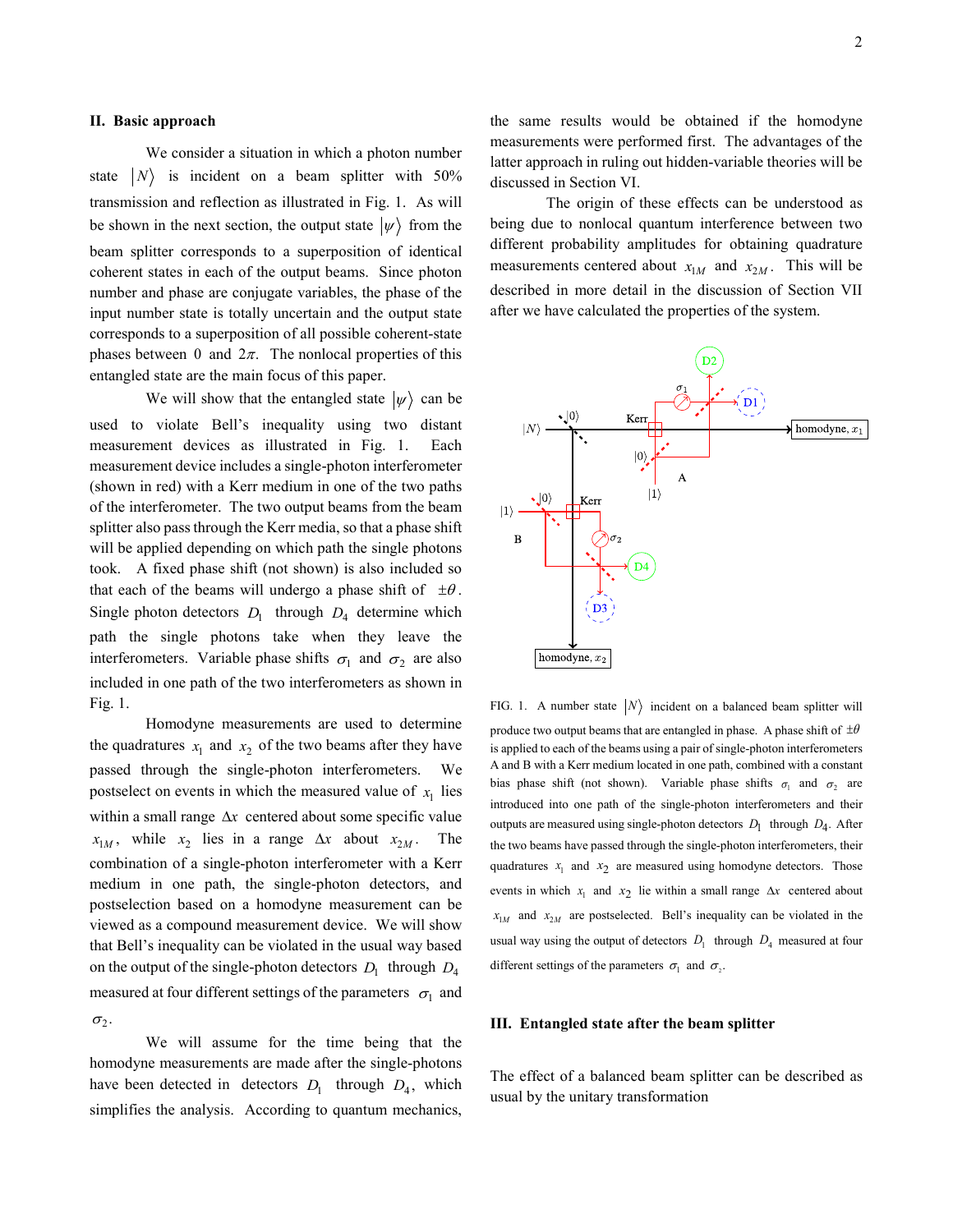$$
\hat{a}_1^{\dagger} \rightarrow \frac{\hat{a}_1^{\dagger} + i\hat{a}_2^{\dagger}}{\sqrt{2}} \tag{1}
$$

and

$$
\hat{a}_2^{\dagger} \rightarrow \frac{\hat{a}_2^{\dagger} + i\hat{a}_1^{\dagger}}{\sqrt{2}}.
$$
 (2)

Here  $\hat{a}_1^{\dagger}$  and  $\hat{a}_2^{\dagger}$  are the photon creation operators in the two input/output modes and we have used the common convention that the reflected component undergoes a phase shift of  $\pi/2$ .

The initial state  $|\psi\rangle$  incident on the beam splitter is given by

$$
|\psi\rangle = |N,0\rangle, \tag{3}
$$

where  $|i, j\rangle$  will denote a state with *i* photons in one mode and *j* photons in the other mode. We will make use of the fact that a number state can be written as a superposition of coherent states [15]:

$$
\left|N\right\rangle = \int_0^{2\pi} d\phi f_\varphi \left|Re^{i\phi}\right\rangle. \tag{4}
$$

Here  $f_{\varphi}$  is defined by

$$
f_{\phi} \equiv \frac{e^{R^2/2} e^{-iN\phi} \sqrt{N!}}{2\pi R^N},\tag{5}
$$

and  $\left| Re^{i\phi} \right\rangle$  denotes a coherent state with amplitude *R* and phase  $\phi$ . *R* is an arbitrary constant, but it will be convenient to choose the value  $R = \sqrt{N}$ .

Eq. (4) can be used to rewrite the initial state of the system before the beam splitter as

$$
|\psi\rangle = \int_0^{2\pi} d\phi f_\phi \, \Big| \, Re^{i\phi}, 0 \Big\rangle. \tag{6}
$$

Here  $\left|Re^{i\phi},0\right\rangle$  denotes a coherent state with amplitude  $Re^{i\phi}$ in one input to the beam splitter and a coherent state with zero amplitude in the other input port.

It is well known that a coherent state incident on a beam splitter will produce a coherent state in the two output modes with amplitudes equal to the corresponding classical fields. As a result, the beam splitter transforms the state of the system in Eq. (6) into

$$
|\psi\rangle = \int_0^{2\pi} d\phi f_{\phi} \left| \frac{R}{\sqrt{2}} e^{i\phi}, \frac{R}{\sqrt{2}} e^{i\phi} \right\rangle. \tag{7}
$$

Here we have applied a phase shift of  $-\pi/2$  in path 2 after the beam splitter to compensate for the factor of *i* on reflection that appears in Eq. (1). (This phase shift is not shown in Fig. 1.)

The phase entanglement of the two beams is apparent in Eq. (7), which is qualitatively consistent with the results of Ref. [14] as well. All of the subsequent results can also be derived without using Eq. (4) by making use of the properties of the Hermite polynomials, as is described in the Appendix.

# **IV. Nonlocal interference**

In this section, we will calculate the effects of the singlephoton interferometers and show that there are two different probability amplitudes for obtaining homodyne measurement results of  $x_{1M}$  and  $x_{2M}$ . Quantum interference between these two probability amplitudes can violate Bell's inequality. For the time being, we will only consider the situation in which single photons are detected in  $D_2$  and  $D_4$ , which shows the nonlocal dependence on the phase shifts  $\sigma_1$  and  $\sigma_2$  in a straightforward way. In the following section, we will generalize the results to include photons detected in any of the four detectors  $D_1$  through  $D_4$ , which can then be used to violate Bell's inequality in the usual way.

The single-photon interferometers inserted into paths 1 and 2 will be labelled by A and B, respectively. The state  $|i, j\rangle$ , will denote the case in which there are *i* photons in the left path of interferometer A with *j* photons in the right path, while  $|i, j\rangle$ <sub>*B*</sub> will denote the corresponding state in interferometer B. Including the single photons, the complete state of the system before the photons have entered the interferometers is given by

$$
\left|\psi\right\rangle = \int_0^{2\pi} d\phi f_\phi \left| \frac{R}{\sqrt{2}} e^{i\phi}, \frac{R}{\sqrt{2}} e^{i\phi} \right\rangle \left| 10 \right\rangle_A \left| 10 \right\rangle_B. \tag{8}
$$

After the single photons have entered their respective interferometers and passed through the first beam splitter, the state of the system becomes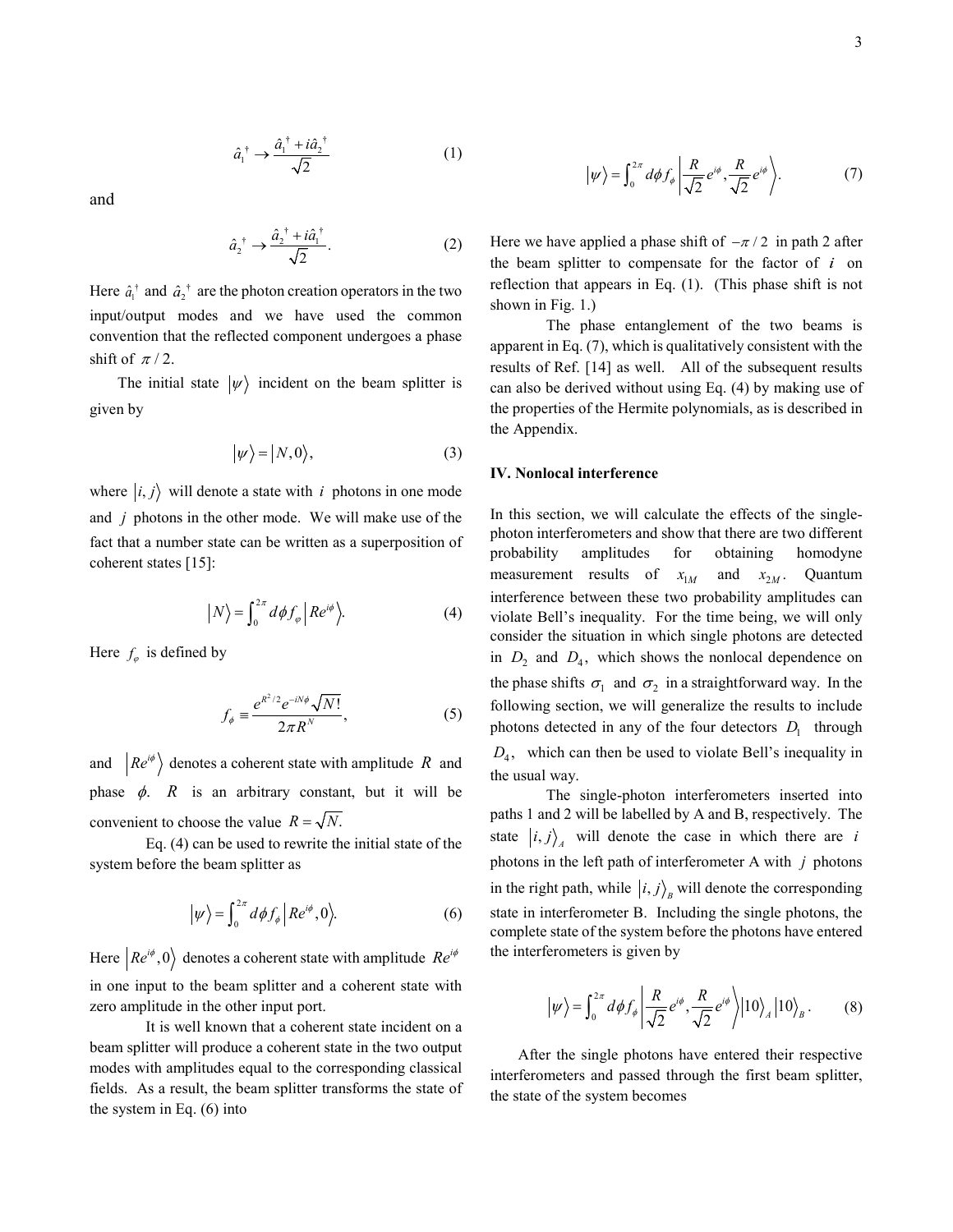$$
|\psi\rangle = \int_0^{2\pi} d\phi f_{\phi} \left| \frac{R}{\sqrt{2}} e^{i\phi}, \frac{R}{\sqrt{2}} e^{i\phi} \right\rangle
$$
  
 
$$
\times \left( \frac{|10\rangle_A + i|01\rangle_A}{\sqrt{2}} \right) \left( \frac{|10\rangle_B + i|01\rangle_B}{\sqrt{2}} \right).
$$
 (9)

 The presence of a single photon in the path with the Kerr media will produce a nonlinear phase shift and we assume that a constant phase shift is also applied so that the net phase shift is  $\pm\theta$ . As a result, the state of the system after the Kerr media can be written in the form

$$
|\psi\rangle = \int_0^{2\pi} d\phi \frac{f_\phi}{2}
$$
  
× $(|++\rangle_\phi |1010\rangle + i|+-\rangle_\phi |1001\rangle$   
+ $i|-+\rangle_\phi |0110\rangle + i^2|--\rangle_\phi |0101\rangle$ . (10)

Here we have introduced the notation

$$
|+-\rangle_{\phi} = \left| \frac{R}{\sqrt{2}} e^{i(\phi+\theta)}, \frac{R}{\sqrt{2}} e^{i(\phi-\theta)} \right\rangle, \tag{11}
$$

with analogous definitions for  $\big| - + \big\rangle_\phi \, , \ \big| + + \big\rangle_\phi \, , \ \text{and} \ \big| - - \big\rangle_\phi \, .$ We have also used the more compact notation  $|1010\rangle = |10\rangle$ <sub>4</sub>  $|10\rangle$ <sub>B</sub>, and so forth.

The single photons encounter the variable phase shifts  $\sigma_1$  and  $\sigma_2$  depending on which path they traverse as shown in Fig. 1. This transforms the state of Eq. (11) into

$$
|\psi\rangle = \int_0^{2\pi} d\phi \frac{f_\phi}{2}
$$
  
 
$$
\times \left( e^{i(\sigma_1 + \sigma_2)} |++\rangle_\phi |1010\rangle + ie^{i\sigma_1} |+-\rangle_\phi |1001\rangle \qquad (12)
$$
  
 
$$
+ ie^{i\sigma_2} |-+\rangle_\phi |0110\rangle + i^2 |--\rangle_\phi |0101\rangle \right).
$$

 Finally, the single photons exit the interferometers through another set of beam splitters which gives the state

$$
\begin{aligned}\n|\psi\rangle &= \int_0^{2\pi} d\phi \frac{f_\phi}{4} \\
& \times \Big(e^{i(\sigma_1 + \sigma_2)}\Big|++\big>_ \phi \Big(|1010\rangle+i\Big|1001\rangle+i\Big|0110\rangle+i^2\Big|0101\rangle\Big) \\
&+ie^{i\sigma_1}\Big|+-\big>_ \phi \Big(i\Big|1010\rangle+\Big|1001\rangle+i^2\Big|0110\rangle+i\Big|0101\rangle\Big)\n\end{aligned} \tag{13}
$$
\n
$$
+ie^{i\sigma_2}\Big|-+\big>_ \phi \Big(i\Big|1010\rangle+i^2\Big|1001\rangle+\Big|0110\rangle+i\Big|0101\rangle\Big)
$$
\n
$$
+i^2\Big|--\big>_ \phi \Big(i^2\Big|1010\rangle+i\Big|1001\rangle+i\Big|0110\rangle+\Big|0101\rangle\Big)\Big).
$$

The case in which single photons are detected in  $D_2$  and  $D_4$  corresponds to the state  $|0101\rangle$ . Postselecting on that outcome gives the following unnormalized final state

$$
\begin{split} \left| \psi \right\rangle &= i^2 \int_0^{2\pi} d\phi \frac{f_\phi}{4} \\ &\times \left( e^{i(\sigma_1 + \sigma_2)} \left| + + \right\rangle_\phi + e^{i\sigma_1} \left| + - \right\rangle_\phi + e^{i\sigma_2} \left| - + \right\rangle_\phi + \left| - - \right\rangle_\phi \right). \end{split} \tag{14}
$$

The four terms in Eq. (14) correspond to the possible phase shifts in the two beams before they enter the homodyne detectors.

A single mode of the electromagnetic field is mathematically equivalent to a harmonic oscillator, and a homodyne measurement of the x-quadrature can be represented by the operator  $\hat{x} = (\hat{a} + \hat{a}^{\dagger}) / \sqrt{2}$  with a suitable choice of units. As a result, it is convenient to use the position representation, where the usual wave function  $\psi(x)$ is given by

$$
\psi(x) = \langle x | \psi \rangle. \tag{15}
$$

It can be shown [24] that the wave function  $\psi_c(x)$  for a coherent state  $\vert \alpha_0 e^{i\phi} \rangle$  of the field corresponds to a Gaussian wave packet of the form

$$
\psi_c(x) = \frac{1}{\pi^{1/4}} e^{ip_0 x} e^{-(x-x_0)^2/2} e^{-ix_0 p_0/2}.
$$
 (16)

Here  $x_0 = \sqrt{2}\alpha_0 \cos(\varphi)$  and  $p_0 = \sqrt{2}\alpha_0 \sin(\varphi)$ . The overall phase factor of  $e^{-ix_0p_0/2}$  is sometimes ignored, but it plays an important role [25] in superposition states such as in Eq. (9). In the coordinate representation, Eq. (14) gives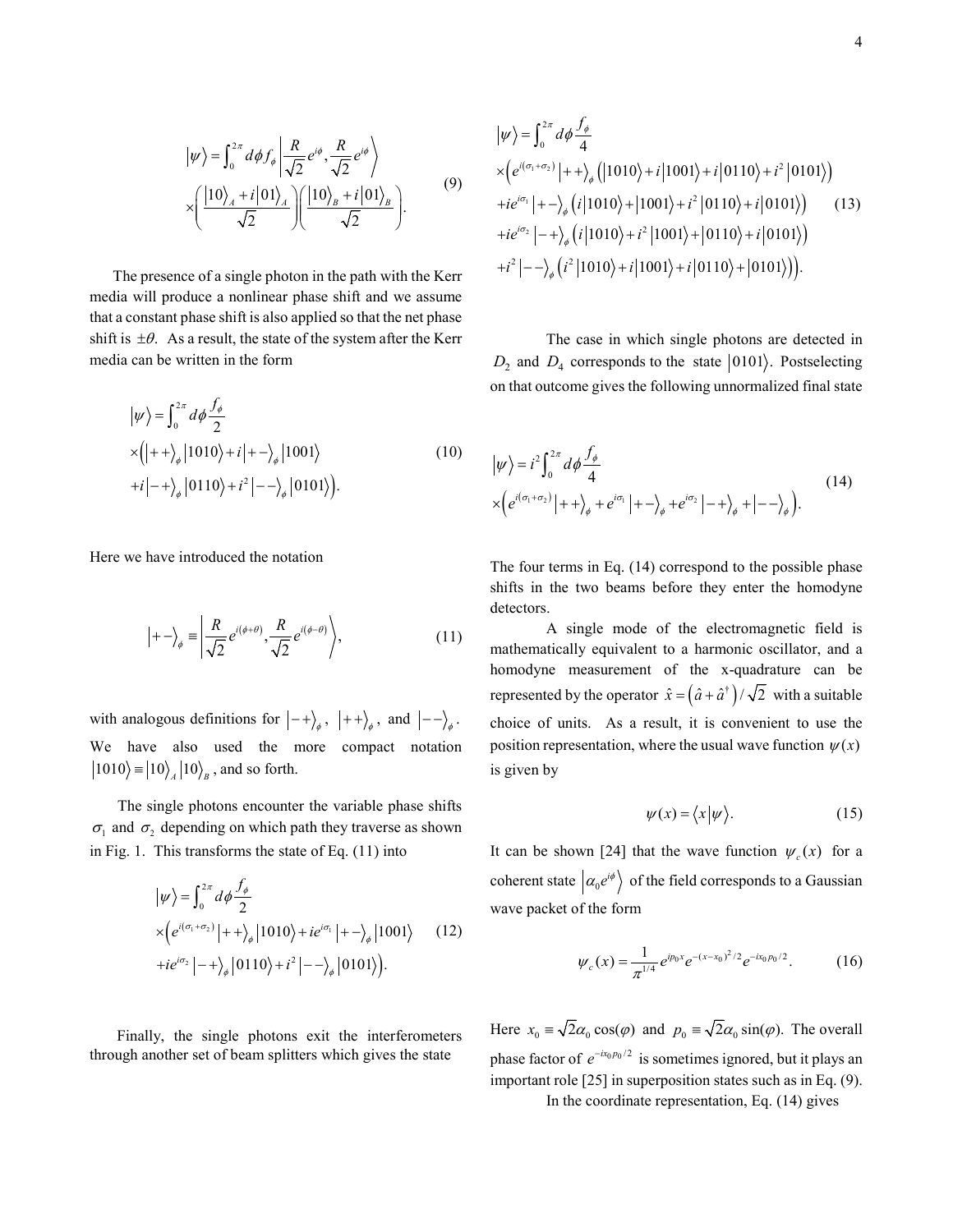$$
\psi(x_1, x_2) = \langle x_1, x_2 | \psi \rangle = \psi_{++}(x_1, x_2) + \psi_{--}(x_1, x_2)
$$
  
+ 
$$
\psi_{+-}(x_1, x_2) + \psi_{--}(x_1, x_2),
$$
 (17)

where  $\psi_{\pm\pm}(x_1, x_2)$  correspond to the four terms in Eq. (14). It will be convenient to choose the phase shift  $\theta$  so that  $N\theta = m(2\pi)$ , where *m* is an integer. In that case, Eqs. (13) and (16) can be used to show that

$$
\psi_{++}(x_1, x_2) = -\frac{1}{4\sqrt{\pi}} e^{i(\sigma_1 + \sigma_2)} \int_{0}^{2\pi} d\phi \, f_{\phi} e^{iR\sin(\phi + \theta)x_1} e^{iR\sin(\phi + \theta)x_2}
$$

$$
\times e^{-[x_1 - R\cos(\phi + \theta)]^2/2} e^{-[x_2 - R\cos(\phi + \theta)]^2/2} \left( e^{-i[R\sin(\phi + \theta)R\cos(\phi + \theta)]/2} \right)^2.
$$
(18)

With  $N\theta = m(2\pi)$ ,  $\psi_{-} = \psi_{++}$  aside from the phase shift of  $e^{i(\sigma_1 + \sigma_2)}$ . The cross-terms are given by

$$
\psi_{+-}(x_1, x_2) = -\frac{1}{4\sqrt{\pi}} e^{i\sigma_1} \int_0^{2\pi} d\phi \, f_{\phi} e^{iR\sin(\phi+\theta)x_1} e^{iR\sin(\phi-\theta)x_2}
$$
  
\n
$$
\times e^{-[x_1 - R\cos(\phi+\theta)]^2/2} e^{-[x_2 - R\cos(\phi-\theta)]^2/2}
$$
  
\n
$$
\times e^{-i[R\sin(\phi+\theta)R\cos(\phi+\theta)]/2} e^{-i[R\sin(\phi-\theta)R\cos(\phi-\theta)]/2},
$$
\n(19)

with a similar expression for  $\psi_{-+}$ .

The probability  $P(x_{1M}, x_{2M})$  of obtaining quadrature measurements that lie within a small interval ∆*x* about  $x_1 = x_{1M}$  and  $x_2 = x_{2M}$  is given by  $P(x_{1M}, x_{2M}) = |\psi(x_{1M}, x_{2M})|^2 \Delta x^2$ . (It is necessary to integrate over  $x_1$  and  $x_2$  for large values of  $\Delta x$ , as will be done in the following section.) It is possible to choose values of  $x_{1M}$  and  $x_{2M}$  such that  $\psi_{+-}(x_{1M}, x_{2M})$  and  $\psi_{-+}(x_{1M}, x_{2M})$  are negligible. In that case, Eq. (18) and the corresponding equation for  $\psi_{-}(x_{1M}, x_{2M})$  can be used to show that

$$
P(x_{1M}, x_{2M}) = |(e^{i(\sigma_1 + \sigma_2)}) + 1|^2 | \psi_{++}(x_{1M}, x_{2M})|^2 \Delta x^2
$$
  
=  $\gamma \cos^2[(\sigma_1 + \sigma_2)/2].$  (20)

Here  $\gamma$  is a constant that depends on the choice of  $x_{1M}$ ,  $x_{2M}$ , and  $\Delta x$ . The success rate for the postselection process (coincidence counting rate) depends on the value of  $\gamma$  as will be discussed in the following section.

Eq. (20) shows that the coincidence measurements depend nonlocally on the sum of the phase shifts  $\sigma_1 + \sigma_2$ , which is characteristic of nonlocal interferometers such as that of Ref. [13]. A nonlocal interference pattern proportional to  $\cos^2[(\sigma_1 + \sigma_2)/2]$  with a sufficiently high visibility indicates that Bell's inequality can be violated. This is shown to be the case in more detail in the following section.

#### **V. Violations of Bells inequality**

The simple form of Eq. (20) depends on the assumption that the cross-terms  $\psi_{+}(x_{1M}, x_{2M})$  and  $\psi_{-+}(x_{1M}, x_{2M})$  can be neglected. In order to investigate this possibility, the value of  $|\psi_{+}(x_1, x_2)|^2 = |\psi_{-}(x_1, x_2)|^2$  is plotted as a function of  $x_1$  and  $x_2$  in Fig. 2(a). These results correspond to  $N = 24$  and  $\theta = \pi/4$ , which satisfies the condition that  $N\theta = m(2\pi)$ . It can be seen that the phases of the two fields are highly correlated as expected. The magnitude squared of the wave function also shows an oscillatory behavior extending towards to the origin, which is due to the rapidly varying phase factor of  $e^{-iN\phi}$  in the definition of  $f_{\phi}$ .

For comparison, Fig. 2(b) shows the magnitude squared of the cross-terms  $|\psi_{+}(x_1, x_2)|^2 = |\psi_{-+}(x_1, x_2)|^2$  as a function of  $x_1$  and  $x_2$ . A phase shift of  $\theta = \pi/4$  causes the phases of the two beams to become uncorrelated. In addition, the wave function is only appreciable inside a ring with a relatively narrow width. It can be seen that there are many choices of  $x_{1M}$  and  $x_{2M}$  where the cross-terms would be negligible compared to  $|\psi_{+}(x_1, x_2)|^2$ , which would give high-visibility nonlocal interference as described by Eq. (20). There are also regions where  $|\psi_{+}(x_1, x_2)|^2$  is negligible compared to  $|\psi_{+}(x_1, x_2)|^2$ , which would also allow high-visibility quantum interference between the  $\psi_{+}(x_{1M}, x_{2M})$  and  $\psi_{-+}(x_{1M}, x_{2M})$  terms.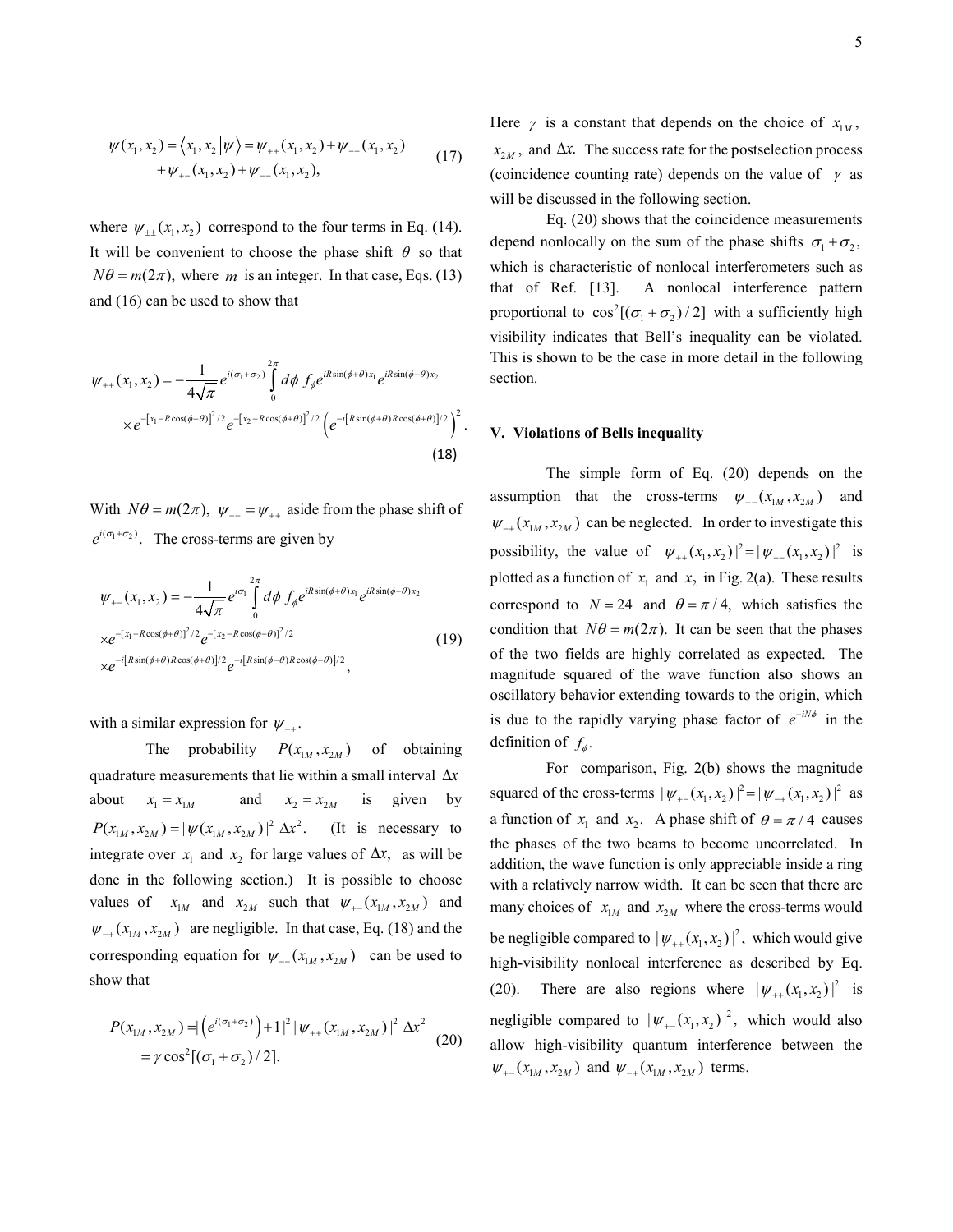

FIG. 2. Plots of the magnitude squared of the wave function in the coordinate representation as a function of  $x_1$  and  $x_2$ . (a) Plot of  $|\psi_{+}(x_1, x_2)|^2 = |\psi_{-}(x_1, x_2)|^2$ . (b) Plot of the cross-terms  $|\psi_{+}(x_1, x_2)|^2 = |\psi_{+}(x_1, x_2)|^2$ . These results correspond to *N* = 24, and  $\theta = \pi / 4$ , which satisfies the condition that  $N\theta = m(2\pi)$  where *m* is an integer. (Dimensionless units.)

The normalized probability  $P(x_{1M}, x_{2M})$  is shown in Fig. 3 as a function of the phase shift  $\sigma_1$  in interferometer A for several values of the phase shift  $\sigma_2$  in interferometer B. Here the postselected quadratures  $x_{1M}$  and  $x_{2M}$  were chosen to be  $x_{1M} = x_{2M} = \sqrt{N}$ , for which  $\psi_{+}(x_{1M}, x_{2M})$ and  $\psi_{-+}(x_{1M}, x_{2M})$  are negligibly small. Bell's inequality [3] can be violated if the visibility of a nonlocal interference pattern of this kind is greater than  $1/\sqrt{2}$  [26], which is the case for the results shown in Fig. 3.

There can be a significant contribution from the  $\psi_{+}(x_{1M}, x_{2M})$  and  $\psi_{-+}(x_{1M}, x_{2M})$  terms for smaller values of  $N$  or  $\theta$ . In that case, the interference pattern is no longer described by Eq. (20) and we must make use of the CHSH form of Bell's inequality introduced by Clauser, Horne, Shimony, and Holt [3]. We also need to generalize the results of the previous section to include the detection of single photons in any of the four detectors  $D_1$  through  $D_4$ .

The effects of photon loss will be neglected initially but then included later in this section.



FIG. 3. The normalized probability  $P/P_{\text{max}}$  of a postselected event for  $x_{1M} = x_{2M} = \sqrt{N}$ , plotted as a function of the phase shift  $\sigma_1$  in interferometer A. (a) Phase shift  $\sigma_2 = 0$  in interferometer B. (b) Phase shift  $\sigma_2 = \pi$  in interferometer B. These nonlocal interference effects correspond to the same parameters as in Fig. 2 and they indicate that a violation of Bell's inequality should be possible.

The CHSH inequality requires two sets of measurement settings, which will be denoted by  $\sigma_1 = \sigma_A$  or  $\sigma'_{A}$  in interferometer A and  $\sigma_{2} = \sigma_{B}$  or  $\sigma'_{B}$  in interferometer B. The result  $a$  of the measurement obtained using  $\sigma_1 = \sigma_A$  in interferometer A will be assigned the value  $a = 1$  if a photon is detected in detector  $D_1$ , while it will be assigned the value  $a = -1$  if a photon is detected in detector *D*<sub>2</sub> [3]. The results obtained in interferometer A using  $\sigma'_{A}$  will be denoted  $a' = \pm 1$  in a similar way, while the results obtained in interferometer B will be denoted  $b = \pm 1$ or  $b' = \pm 1$ , depending on the choice of  $\sigma$ , The values of  $\psi_{++}(x_1, x_2)$  corresponding to the various single-photon detector outcomes can be calculated in the same way as in the previous section with the addition of a factor of *i* when a single photon is reflected by a beam splitter.

The parameter *S* in the CHSH form of the inequality is then defined as

$$
S \equiv \langle ab \rangle + \langle a'b \rangle + \langle ab' \rangle - \langle a'b' \rangle. \tag{21}
$$

Here  $\langle ab \rangle$  denotes the average product of the measurement results *a* and *b*, with a similar notation for the other three terms. The inequality  $|S| \le 2$  holds for all local hiddenvariable theories.

 In the example of interest here, the results are postselected on having obtained quadrature measurements of  $x_1$  and  $x_2$  within a range  $\Delta x$  of  $x_{1M}$  and  $x_{2M}$ . For small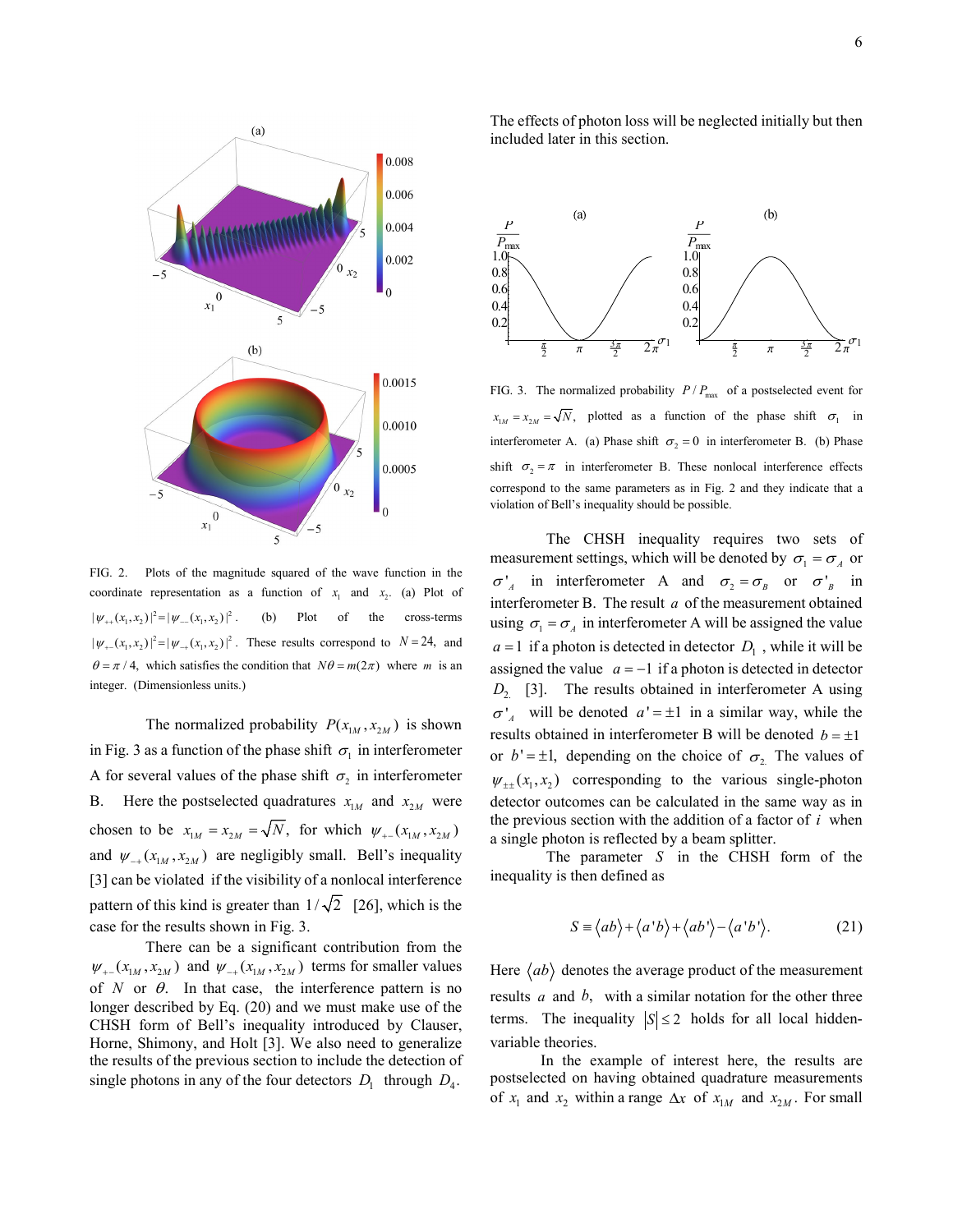values of ∆*x*, the properly normalized expectation values are therefore given by [3]

$$
\langle ab \rangle = \frac{|\psi_{a=+1,b=+1}|^2 - |\psi_{a=+1,b=-1}|^2 - |\psi_{a=-1,b=+1}|^2 + |\psi_{a=-1,b=-1}|^2}{|\psi_{a=+1,b=+1}|^2 + |\psi_{a=-1,b=-1}|^2 + |\psi_{a=-1,b=-1}|^2},
$$
\n(22)

with analogous results for the other expectation values. Here we have used the notation  $\psi_{a=+1,b=+1} \equiv (\langle x_1, x_2 \rangle \otimes \langle 10 \rangle \otimes \langle 10 \rangle \otimes \langle 10 \rangle \otimes \langle 10 \rangle \otimes \langle 10 \rangle$  with a similar definition for the other three terms. The constant  $\gamma$  and the factors of  $\Delta x^2$  cancel out of these results.

We will first consider the case in which the range ∆*x* of accepted homodyne measurements is negligibly small. Fig. 4 shows a plot of  $|S|$  as a function of  $\sigma'_{A}$  and  $\sigma'_{B}$ , where the other measurement settings were held fixed at  $\sigma_A = 0$  and  $\sigma_B = \pi$ . These results correspond to a relatively large photon number of  $N = 24$  and  $\theta = \pi/4$ , as was used in Figs. 2 and 3. It can be seen that there are regions of the plot where  $|S| > 2$  and Bell's inequality is violated, as would be expected from Fig. 3.



FIG. 4. A plot of the absolute value of the CHSH parameter  $S$  as a function of the measurement settings  $\sigma'_{A}$  and  $\sigma'_{B}$ . The other measurement settings  $\sigma_A$  and  $\sigma_B$  were held fixed at values of 0 and  $\pi$ , respectively, while  $N = 24$ ,  $\theta = \pi / 4$ , and  $x_{iM} = x_{iM} = \sqrt{N}$ . The red contour lines correspond to  $S = 2$ , and it can be seen that there are large regions of the parameter space where the CHSH form of Bell's inequality is violated.

Fig. 5 shows a similar plot of  $|S|$  for a more realistic value of  $N = 4$ . Although the interference pattern would no longer have the simple form shown in Eq. (20), it can be seen that there are still values of  $\sigma'_{A}$  and  $\sigma'_{B}$  where Bell's inequality can be violated.



FIG. 5. Another plot of the absolute value of the CHSH parameter *S* as a function of the measurement settings  $\sigma'_{A}$  and  $\sigma'_{B}$ , where here the number of photons corresponds to  $N = 4$ . All of the other parameters are the same as in Fig. 4. It can be seen that there are still regions of the parameter space where  $|S| > 2$  and the CHSH form of Bell's inequality is violated.

In order to obtain an acceptable counting rate in an experiment, it would be necessary to choose ∆*x* to be a significant fraction of the overall range of the homodyne measurement results, such as  $\Delta x = 0.10 \sqrt{N}$ . This choice of ∆*x* can be shown to give a probability of success for the postselection process of 0.27% per pulse for  $N = 4$ , for example. With  $\sigma_A = 0$ ,  $\sigma'_{A} = 0.9$ ,  $\sigma_B = \pi$ , and  $\sigma'_{B} = -2.2$ , this value of ∆*x* gives a violation of Bell's inequality with  $|S| = 2.3$ . More generally, the maximum value of S is plotted in Fig. 6 as a function of *N* for several values of  $Δx$ . Here  $σ_4$ ,  $σ'_4$ ,  $σ_B$ , and  $σ'_B$  were varied to optimize *S*. These results were obtained by integrating the magnitude squared of the wave functions in Eq. (22) over the relevant range of  $x_1$  and  $x_2$ .

It can be seen from Fig. 6 that Bell's inequality can be violated for all values of *N*, including  $N = 1$ . The value of *S* is just above the hidden-variable limit of  $S = 2$  for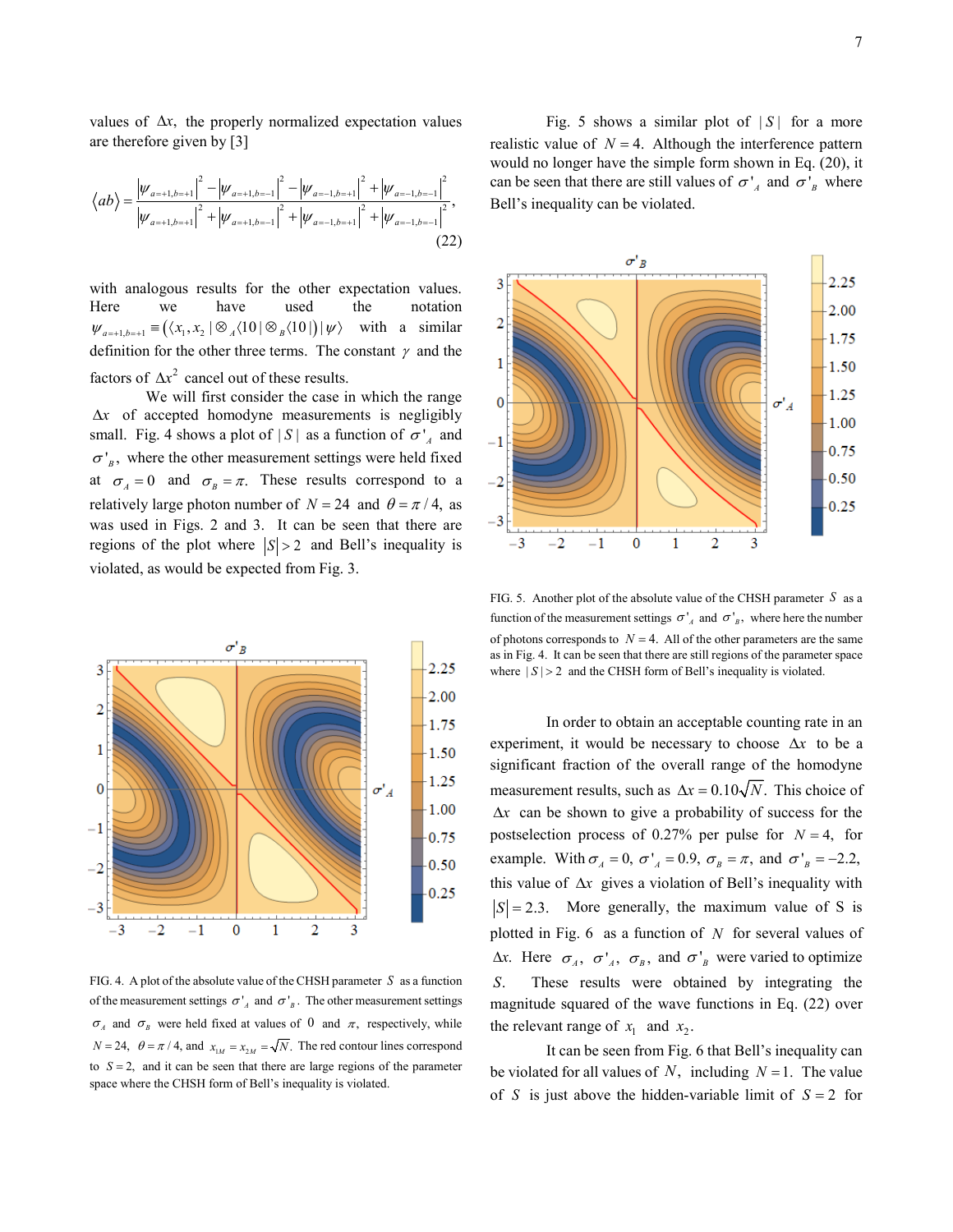$N = 1$ , and it gradually increases for larger values of *N* up to the maximum value allowed by quantum mechanics of  $2\sqrt{2}$  (the Tsirelson bound). It can also be seen that Bell's inequality can be violated for relatively large values of ∆*x*, which would result in reasonable values for the probability of success.



FIG. 6. Plots of the maximum value of the CHSH parameter *S* as a function of the initial number *N* of photons incident on the first beam splitter. The results are shown for several different values of the range ∆*x* of the homodyne measurement results that are accepted in the postselection process. These results neglect photon loss.

The results shown above neglect the effects of photon loss. Schrodinger cat states are very sensitive to photon loss, and the loss of even a single photon will typically produce a substantial amount of decoherence. The effects of photon loss during transmission were evaluated by including an additional beam splitter in both paths after the initial beam splitter of Fig. 1. The reflected components of the two beams provide which-path information regarding their phases, which reduces the amount of quantum interference [27]. The maximum value of the CHSH parameter S is plotted in Fig. 7 as a function of the mean photon loss  $\overline{n}$  for several values of *N*. It can be seen that Bell's inequality can no longer be violated for  $\bar{n}$  greater than  $\sim 0.1$  photons for  $N = 1$  and  $\sim 0.2$  for  $N = 4$ , while larger values of *N* allow a mean loss of  $\sim 0.3$  photons. For a given channel loss, the value of  $\bar{n}$  will be proportional to *N*, which favors the use of small values of *N* in an experimental test.

Although the violation of Bell's inequality is sensitive to photon loss, Micuda et al. [16] have shown that an arbitrary quantum state can be transmitted through a lossy channel with negligible decoherence due to photon loss if the signal is noiselessly attenuated [16,28] before transmission, followed by noiseless amplification [29] after transmission. Roughly speaking, the noiseless attenuation can be used to reduce the intensity of the field to the point that the mean number of photons lost is much less than one and no significant which-path information is left in the environment. In principle, the phase-entangled states of interest here could violate Bell's inequality even after transmission through a lossy channel using techniques of that kind. Noiseless attenuation and amplification are both probabilistic, however, which results in an exponential reduction in the probability of success.



FIG. 7. Maximum value of the CHSH parameter *S* as a function of the mean photon loss  $\bar{n}$  for several values of the initial number *N* of photons. These results assume that ∆*x* is negligibly small.

Another difficulty in an experimental test of Bell's inequality using this approach is the need to implement a Kerr phase shift at the single-photon level. Single-photon nonlinear phase shifts as large as  $\pi/2$  have been demonstrated experimentally [30-37] but experiments of that kind remain challenging. Further improvements in those techniques would probably be required for the kind of experiments proposed here. Alternatively, a controlled phase shift (Kerr effect) can be implemented at the singlephoton level using linear optics techniques [38,39], and we are currently investigating more efficient ways of doing that.

## **VI. Fair sampling assumption**

The postselection process based on the results of the homodyne measurements is required in order to violate Bell's inequality. As a result, one might suspect that the fair sampling assumption [40,41] may be needed. It will be shown in this section that the fair sampling assumption is not required provided that the homodyne measurements are completed before the phase shifts  $\sigma_1$  and  $\sigma_2$  are chosen at random. In that case, there is no opportunity for a hiddenvariable model to bias the statistics as a result of the postselection process.

We have assumed up to now that the single-photon detection measurements in  $D_1$  through  $D_4$  were completed before the homodyne measurements in Fig. 1. That produces two possible phase shifts on beams 1 and 2 which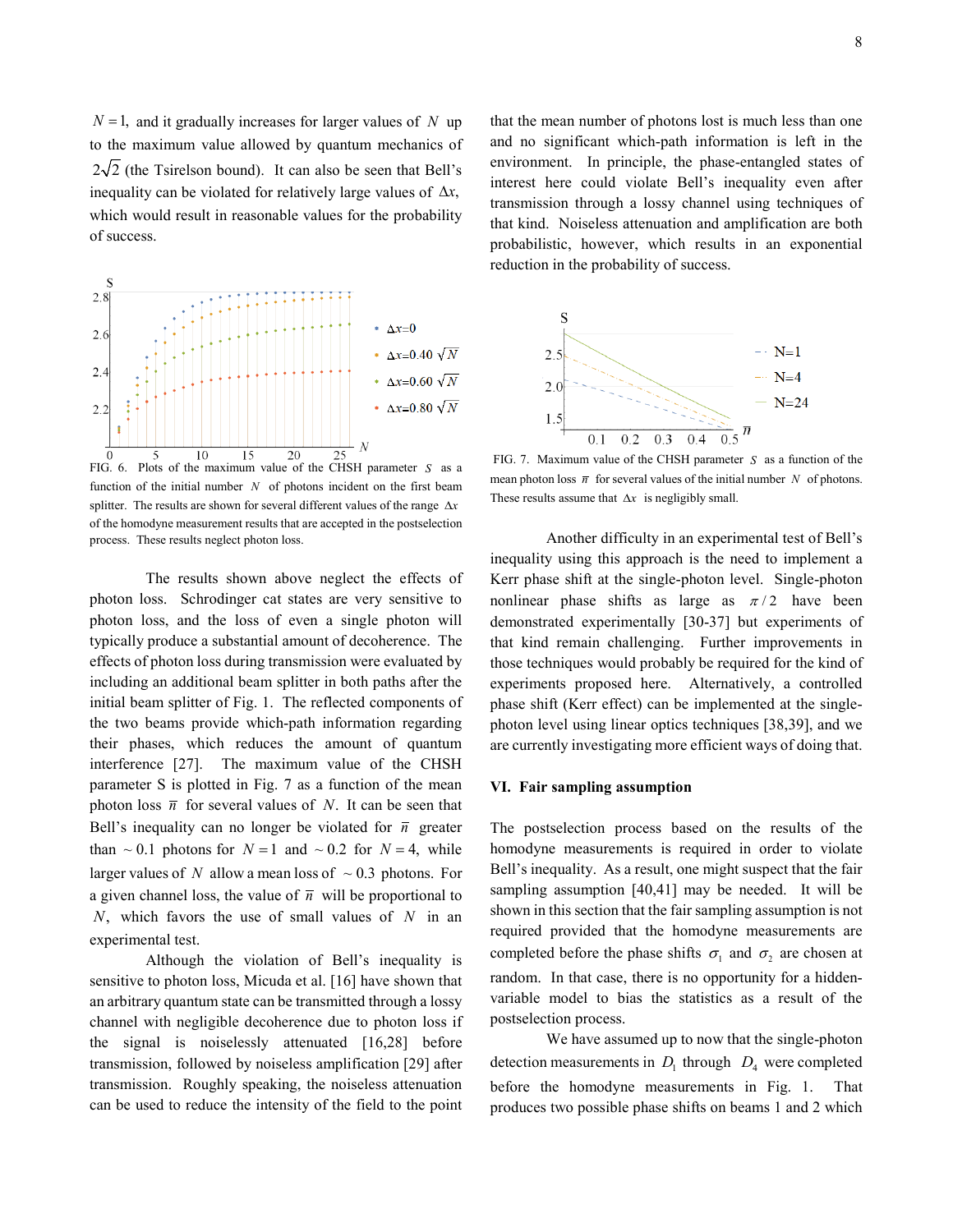give quantum interference effects in the subsequent homodyne measurements. But the results would be the same if the homodyne measurements were completed first, since the homodyne and single-photon detection measurements correspond to commuting operators. This can be accomplished by extending the length of the single-photon interferometers as illustrated in Fig. 8, which allows the settings of  $\sigma_1$  and  $\sigma_2$  to be chosen at random after the homodyne measurements have been completed.



FIG. 8. Modification of the apparatus shown in Fig. 1 to avoid the need for the fair sampling assumption as a result of postselection. By extending the length of the interferometer arms, the homodyne measurement used for the postselection process can be completed before the phase settings  $\sigma_1$  and  $\sigma_2$  are chosen at random. Under those conditions, a local hidden-variable theory cannot bias the statistics from detectors  $D_1$ <sup>'</sup> and  $D_2$ <sup>'</sup>. The combined system inside the dashed blue line can be viewed as a compound source that generates (heralds) the entangled states that are to be measured.

Fig. 9 compares the approach described here with a more conventional test of Bell's inequality using a pair of single-photon detectors with limited detection efficiency. Fig. 9(a) illustrates a conventional Bell's inequality experiment based on a pair of particles, such as two photons with entangled polarizations. In a local realistic theory, each photon is assumed to carry a set of hidden-variables  $\{\lambda_i\}$ that are used to locally determine the outcome of two measurement devices with randomly-chosen settings  $\theta_1$  and  $\theta_2$ , such as the orientation of two polarization analyzers. The two possible outcomes  $a = \pm 1$  and  $b = \pm 1$  of each measurement are then determined by single-photon detectors  $D_{1a}$ ,  $D_{1b}$ ,  $D_{2a}$ , and  $D_{2b}$  as previously described. The measurement outcomes  $a(\theta_1, {\lambda_i})$  and  $b(\theta_2, {\lambda_i})$  are functions of  $\theta_1$ ,  $\theta_2$ , and  $\{\lambda_i\}$  in a hidden-variable theory. Bell's inequality can be derived in the usual way if the detectors have 100% detection efficiency. But for limited detection efficiencies, a photon entering a detector could have a probability of being detected that depends on the settings  $\theta_1$  and  $\theta_2$ . That would bias the statistical results and allow a hidden-variable theory to violate Bell's inequality [40,41]. That possibility can be ruled out by using the fair sampling assumption or by using detectors with sufficiently high detection efficiencies.



FIG. 9. Comparison of a conventional test of Bell's inequality with the approach described in the text. (a) A conventional Bell inequality experiment in which a pair of entangled particles are created by a source *S* and propagate to two distant detectors with settings  $\theta_1$  and  $\theta_2$ . The outcome of the measurements are recorded by detectors  $D_{1a}$ ,  $D_{1b}$ ,  $D_{2a}$ , and  $D_{2b}$  with limited detection efficiencies. Given that a photon enters one of the detectors, the detection probability could depend on  $\theta_1$  and  $\theta_2$  in a hidden-variable theory, which would bias the statistics and require the use of the fair sampling assumption. (b) The experiment of interest here, where the results are postselected based on the measurement outcomes in detectors  $D_1$ <sup>'</sup> and  $D_2$ <sup>'</sup>. The outcome of those measurements cannot depend on the choice of  $\theta_1$  and  $\theta_2$  if those measurements are completed before  $\theta_1$  and  $\theta$ , are chosen at random. The fair sampling assumption would be required as usual if the detectors  $D_{1a}$ ,  $D_{1b}$ ,  $D_{2a}$ , and  $D_{2b}$  have sufficiently low efficiencies.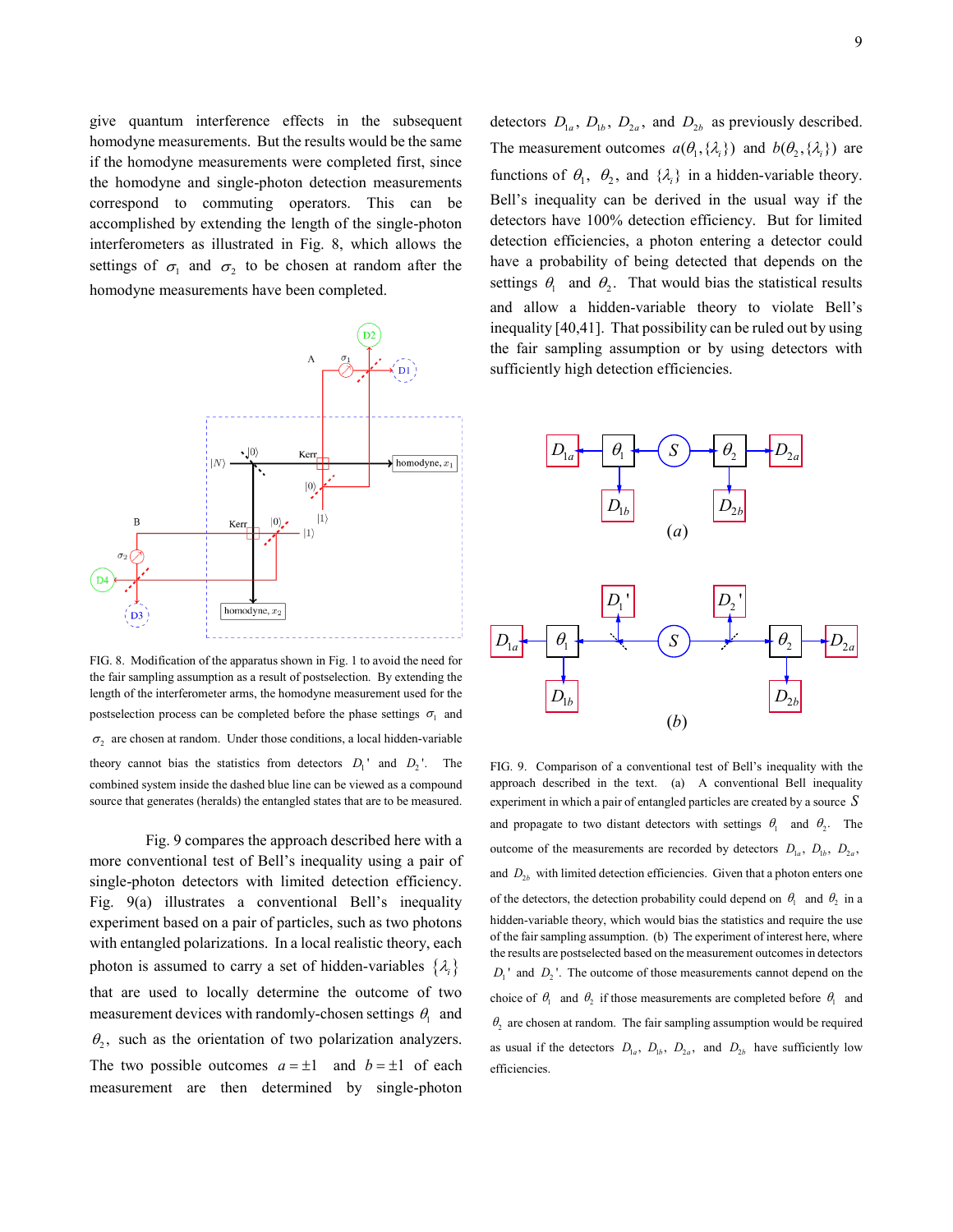For comparison, the approach of interest here is illustrated in Fig. 9(b). The optical pulses leaving the source contain an indeterminate number of photons along with a set of hidden-variables  $\{\lambda_i\}$  that are used to locally determine the outcome of any measurements in a local hidden-variable model. A beam splitter separates part of the signal in each path and sends it to homodyne detectors  $D_1$  and  $D_2$ , whose outcome will form the basis for the postselection process. The outcome of the postselection process would be determined by the hidden-variables  $\{\lambda_i\}$  in a local hiddenvariable theory.

After the homodyne measurements  $D_1$ <sup>'</sup> and  $D_2$ <sup>'</sup> have been completed, the settings  $\theta_1$  and  $\theta_2$  in the two measurement devices are chosen at random. In our example,  $θ_1$  and  $θ_2$  correspond to the phase shifts  $σ_1$  and  $σ_2$  in the extended-length single-photon interferometers shown in Fig. 8. In a local hidden-variable theory, the measurement outcomes  $a(\theta_1, {\lambda_i}^n)$  and  $b(\theta_2, {\lambda_i}^n)$  are determined by a new set of hidden-variables  $\{\lambda_i\}$  that are consistent with the outcome from the first set of measurements in  $D_1$ <sup>'</sup> and D<sub>2</sub>'. The probability distribution of these measurement outcomes can be viewed as conditional probabilities given the results obtained in  $D_1$  and  $D_2$  '. In any event, the new hidden-variables  $\{\lambda_i\}$  must determine the outcome of the subsequent measurements as recorded by detectors  $D_{1a}$ ,  $D_{1b}$ ,  $D_{2a}$ , and  $D_{2b}$ , in complete analogy with the role of the hidden-variables  $\{\lambda_i\}$  in the conventional Bell's inequality test of Fig. 9(a).

Bell's inequality can then be proven as usual, based on the fact that the  $\{\lambda_i\}$  must determine the outcome of the subsequent measurements. The usual proof relies only on the requirement that the probability distributions associated with the  $\{\lambda_i\}$  must be normalized to unity (i.e., the hiddenvariable theory must always produce an outcome) with all probabilities in the range of 0 to 1 (no negative probabilities allowed).

The fair sampling assumption is not required for the postselection process because the detection probabilities in  $D_1$ <sup>'</sup> and  $D_2$ <sup>'</sup> cannot depend on the subsequent choice of the settings  $\sigma_1$  and  $\sigma_2$ . As a result, a hidden-variable model cannot take advantage of the limited detection efficiency of  $D_1$ <sup>'</sup> and  $D_2$ <sup>'</sup> to bias the statistics. That is not the case for the subsequent Bell-inequality measurement outcomes

recorded by detectors  $D_{1a}$ ,  $D_{1b}$ ,  $D_{2a}$ , and  $D_{2b}$ , and the fair sampling assumption would still be required as usual if those detection efficiencies are sufficiently low.

The combined system consisting of the source S and homodyne detectors  $D_1$ <sup>'</sup> and  $D_2$ <sup>'</sup> can be viewed as an effective source that prepares an entangled state for a subsequent Bell inequality test. This is illustrated by the dashed-line box in Fig. 8. A compound source of this kind uses postselection to herald when an entangled state is ready to be measured, after which the hidden-variables  $\{\lambda_i\}$  must determine the outcomes of the measurements. From a conceptual point of view, this can be viewed as either a state preparation process or a preselection of quantum states, rather than postselection based on the results of the actual Bell-inequality test.

It can be seen from Eq. (7) that the postselection process does not create the entanglement between the phases in the two beams, which already exists before any measurements are made. The postselection provides a way to observe quantum interference between the probability amplitudes for states with different phases, which is required for a violation of Bell's inequality.

As a practical matter, the fair sampling assumption will be required in most experiments due to the limited detection efficiencies in  $D_{1a}$ ,  $D_{1b}$ ,  $D_{2a}$ , and  $D_{2b}$ . In that case, there is no need for the homodyne measurements to be space-like separated from the choice of  $\sigma_1$  and  $\sigma_2$ , and the experimental apparatus of Fig. 1 would probably be easier to implement than the one in Fig. 8. The two experimental arrangements are equivalent according to quantum mechanics.

## **VII. Discussion**

The quantum interference responsible for the violation of Bell's inequality can be understood in an intuitive way if  $N \gg 1$ . In that case, Eq. (7) describes a superposition of coherent states in each beam that is centered about a ring of radius  $R = \sqrt{N}$  in phase space as illustrated in Fig. 10. The phases of the coherent states in the two beams are the same but totally uncertain, as illustrated by the red and blue circles.

A homodyne measurement on beam 1 will give a value of  $x_1$  that corresponds to two possible values of the phase. For example, Fig. 11 illustrates the case where the measured value of  $x_1$  is zero, which corresponds to a phase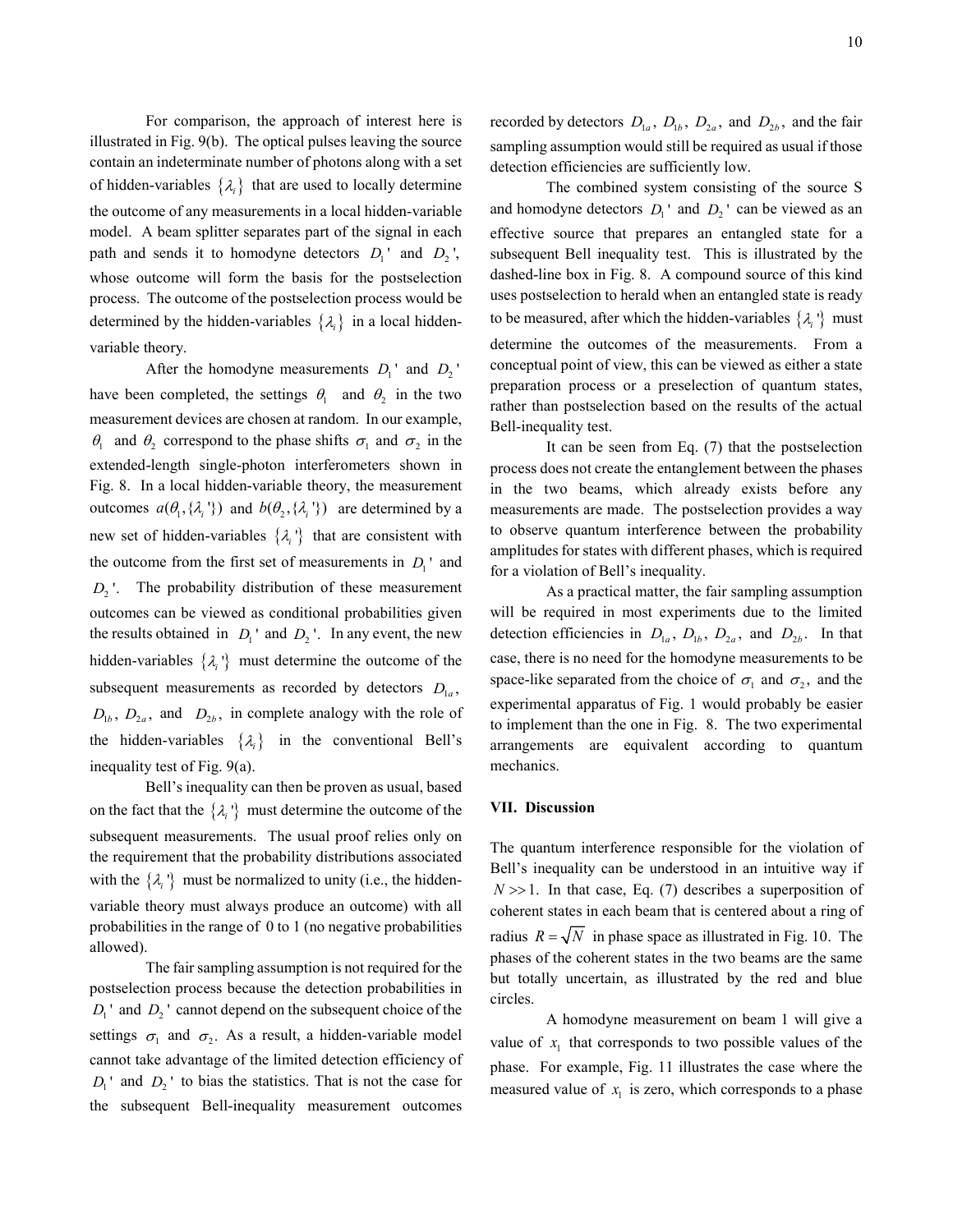of  $\pm \pi/2$ . For simplicity, only the  $\pi/2$  case is shown in the figure, where it is represented by a light blue circle. There are two ways of achieving a final phase of  $\pi/2$ . Both beams may have initially had a phase of  $\pi/2 - \theta$ followed by a phase shift of  $\theta$  from the single-photon interferometers, which corresponds to the  $\psi_{++}$  amplitude. Or both beams may have initially had a phase of  $\pi/2 + \theta$ followed by a phase shift of  $-\theta$  from the single-photon interferometers, which corresponds to the  $\psi_{-}$  amplitude. If the  $\psi_{\perp}$  or  $\psi_{\perp}$  amplitudes can be eliminated by the postselection process, then the total amplitude for this process to occur is  $e^{i(\sigma_1 + \sigma_2)} \psi_{++} + \psi_{--}$ , Quantum interference between these two terms is responsible for the form of Eq. (20).



FIG. 10. Interpretation of the phase-entangled state in Eq. (7) in phase space, where  $x$  and  $p$  represent the position and momentum in the Wigner distribution. There is an equal probability amplitude for all possible phases at a distance of  $R = \sqrt{N}$  from the origin. The small circles represent the uncertainty in the quadratures of the coherent states. A phase measurement in beam 1 will collapse the states in the two beams to approximate coherent states with equal phases [14]. Two possible results are illustrated by the two sets of arrows. (Dimensionless units.)

The  $\psi_{+-}$  or  $\psi_{-+}$  amplitudes correspond to the case where one beam undergoes a phase shift of  $\theta$  while the other beam undergoes a phase shift of −θ. For *N* >> 1, those amplitudes do not overlap and they can be eliminated using postselection as illustrated by the dashed open circles in Fig. 11. But for small values of *N*, the radius *R* will be reduced to the point that the uncertainty circles in Fig. 11 will overlap and the postselection process is ineffective. This is responsible for the reduction in the value of *S* that can be seen in Fig. 6 for small values of *N*.

This interpretation is only approximately correct because of the uncertainty in the quadrates of a coherent state as well as the rapid variation in the factor of  $exp[-iN\varphi]$  in the integral of Eq. (7). Nevertheless, it does

provide some insight into the origin of these effects and it was the initial motivation for our interest in the system shown in Fig. 1.



FIG. 11. Nonlocal quantum interference produced by applying a phase shift of  $\pm\theta$  to the two output beams from the initial beam splitter shown in Fig. 1. This can be done using two single-photon interferometers containing a Kerr medium in one path. In this example, the results are postselected on obtaining a homodyne measurement of  $x = 0$  in both beams, which corresponds to a final phase of  $\pm \pi/2$ . (For simplicity, only the  $\pi/2$ phase is shown.) One probability amplitude for this process to occur corresponds to an initial phase of  $\pi/2 + \theta$  in both beams, followed by a phase shift of  $-\theta$  from the single-photon interferometers. A second probability amplitude corresponds to an initial phase of  $\pi/2 - \theta$  in both beams, followed by a phase shift of  $\theta$  from the single-photon interferometers. Quantum interference between these two probability amplitudes can produce a violation of Bell's inequality. (Dimensionless units.)

#### **VIII. Summary and conclusions**

A photon number state is one of the most basic examples of a nonclassical state of light. A number state incident on a balanced beam splitter will produce two output beams that correspond to a superposition of identical coherent states in each beam. The phase of the coherent states is totally uncertain but the same in both beams. An entangled state of this kind can be viewed as a generalized form of a Schrodinger cat state with an equal probability amplitude for all phases.

Bell's inequality can be violated using this entangled state and two distant measurement devices. Each measurement device consists of a single-photon interferometer with a Kerr medium in one path, a set of single-photon detectors, and postselection based on a homodyne measurement. The Kerr media produce a phase shift that depends on the path taken by the single photons through the interferometers. This gives two different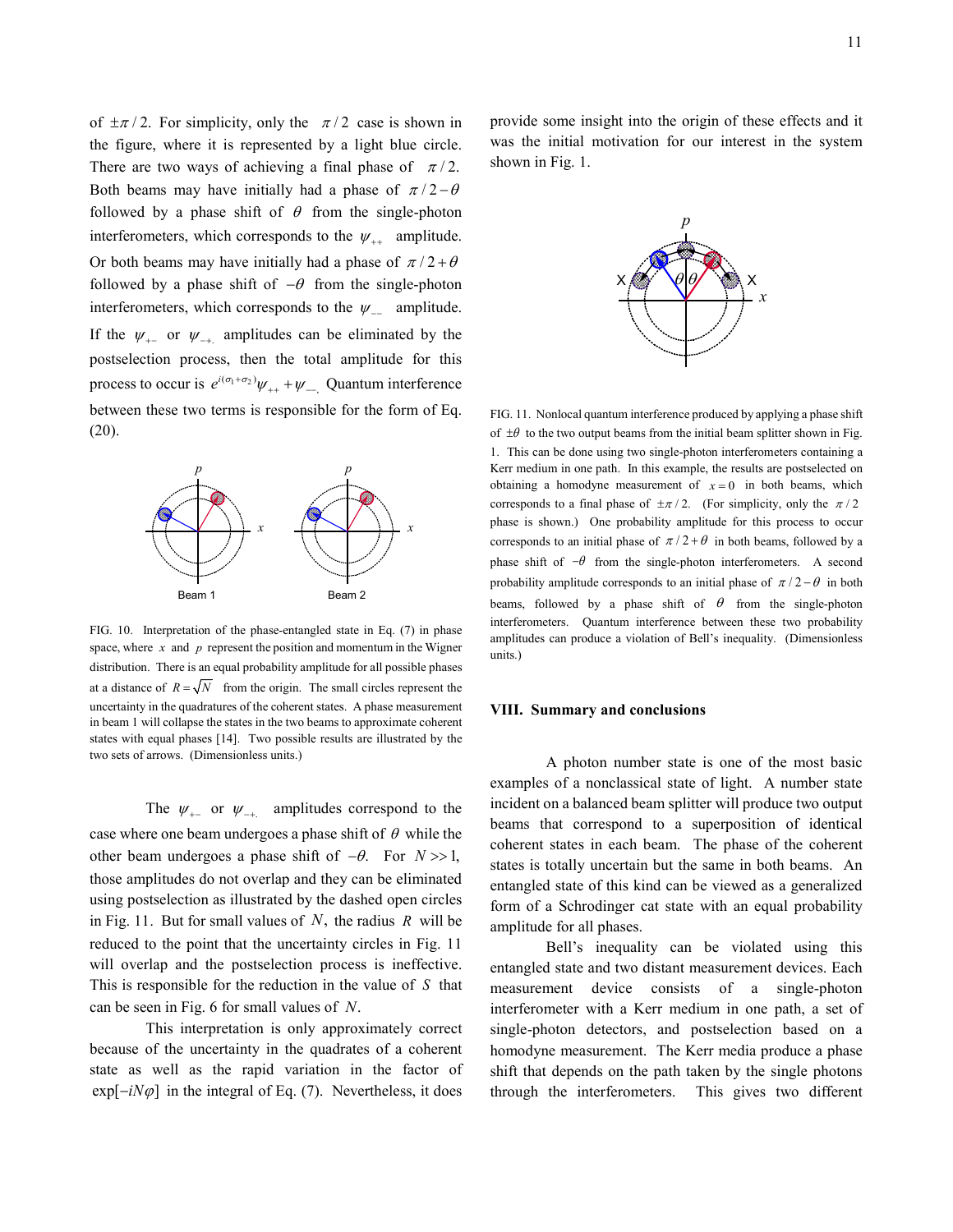Like other Schrodinger cats, these states are highly sensitive to photon loss. A violation of Bell's inequality requires that either the photon loss is inherently small or that its effects are minimized using linear optics techniques based on postselection [16]. The decrease in the CHSH parameter *S* due to photon loss can be understood as being due to which-path phase information that is left in the environment.

The use of postselection suggests that the fair sampling assumption may be required for a violation of Bell's inequality. We have shown that the fair sampling assumption is not required if the homodyne measurements are performed before the parameters  $\sigma_1$  and  $\sigma_2$  in the Bellinequality measurements are chosen at random. Quantum mechanics predicts the same results regardless of the order of the measurements.

Somewhat similar violations of Bell's inequality have previously been proposed using entangled Schrodinger cat states [23,27]. The main difference is that most entangled Schrodinger cat states only contain a superposition of two possible phases, whereas the entangled state produced by a number state and a beam splitter contains a continuous range of possible phases. This approach provides a relatively straightforward way to produce entangled cat states, especially for small values of *N*.

In principle, this technique could be used to distribute entangled pairs of photons in the output of the single-photon interferometers, provided that the photon loss is sufficiently small. More importantly, a number state is one of the simplest forms of a nonclassical state and the fact that it can be used in this way to violate Bell's inequality is of fundamental interest.

# **Acknowledgements**

We would like to acknowledge valuable discussions with Todd Pittman. This work was supported in part by the National Science Foundation under grant number PHY-1802472.

# **References**

[1] A. Einstein, B. Podolsky, and N. Rosen, Phys. Rev. **47**, 777 (1935).

[2] J. S. Bell, Physics **1**, 195 (1964).

[3] J. F. Clauser, M. A. Horne, A. Shimony, and R. A. Holt, Phys. Rev. Lett. **23**, 880 (1969).

[4] J. F. Clauser and A. Shimony, Reports on Progress in Physics **41**, 1881 (1978).

[5] M. Genovese, Physics Reports **413**, 319 (2005).

[6] S. J. Freedman and J. F. Clauser, Phys. Rev. Lett. **28**, 938 (1972).

[7] J. F. Clauser, Phys. Rev. Lett, **36**, 1223 (1976).

[8] E. S. Fry and R. C. Thompson, Phys. Rev. Lett. **37**, **465** (1976).

[9] A. Aspect, J. Dalibard, and G. Roger, Phys. Rev. Lett. **49**, 1804 (1982).

[10] W. Perrie, A. J. Duncan, H. J. Beyer, and H. Kleinpoppen, Phys. Review Lett. **54**, 1790 (1985).

[11] Z. Y. Ou and L. Mandel, Phys. Rev. Lett. **61**, 50 (1988).

[12] Y. H. Shih and C. O. Alley, Phys. Rev. Lett. **61**, 2921 (1988).

[13] J. D. Franson, Phys. Rev. Lett. **62**, 2205 (1989).

[14] J. D. Franson, Phys. Rev. A **49**, 3221 (1994).

[15] J. Janszky, P. Domokos, and P. Adam, Phys. Rev. A **48**, 2213 (1993).

[16] M. Micuda, I. Straka, M. Mikova, M. Dusek, N.J.

Cerf, J. Fiurasek, and M. Jezek, Phys. Rev. Lett. **109**, 180503 (2012).

[17] C. T. Lee, Phys. Rev. A **44**, R2775 (1991).

[18] A. Ourjoumtsev, H. Jeong, R. Tualle-Brouri, and P. Grangier, Nature **448**, 784 (2007).

[19] A. Gilchrist, P. Deuar, and M. D. Reid, Phys. Rev. Lett. **80**, 3169 (1998).

[20] O. Thearle, J. Janousek, S. Armstrong, S. Hosseini, M. Schünemann (Mraz), S. Assad, T. Symul, M. R. James, E. Huntington, T. C. Ralph, and P. K. Lam, Phys. Rev. Lett. 120, 040406 (2018).

[21] C. F. Wildfeuer, A. P. Lund, and J. P. Dowling, P2ys. Rev. A **76**, 052101 (2007).

[22] D. Cavalcanti, N. Brunner, P. Skrzypczyk, A. Salles, and V. Scarani, Phys. Rev. A **84**, 022105 (2011).

[23] B. T. Kirby and J. D. Franson, Phys. Rev. A **87**, 053822 (2013).

[24] C. Cohen-Tannoudji, B. Diu, and F. Laloe, Quantum Mechanics, translated from the French by S. R. Hemley, N. Ostrowsky, and D. Ostrowsky (Wiley-Interscience, New York, 1977), Vol. 1, p. 568.

[25] W. Berej and P. Rozmej, Eur. J. of Phys. **20**, L25 (1999).

[26] J. Brendel, E. Mohler, and W. Martienssen, (Europhysics Lett.) **20**, 575 (1992).

[27] B. T. Kirby and J. D. Franson, Phys. Rev. A **89**, 033861 (2014).

[28] R.A. Brewster, I.C. Nodurft, T.B. Pittman, and J.D. Franson, Phys. Rev. A **96**, 042307 (2017).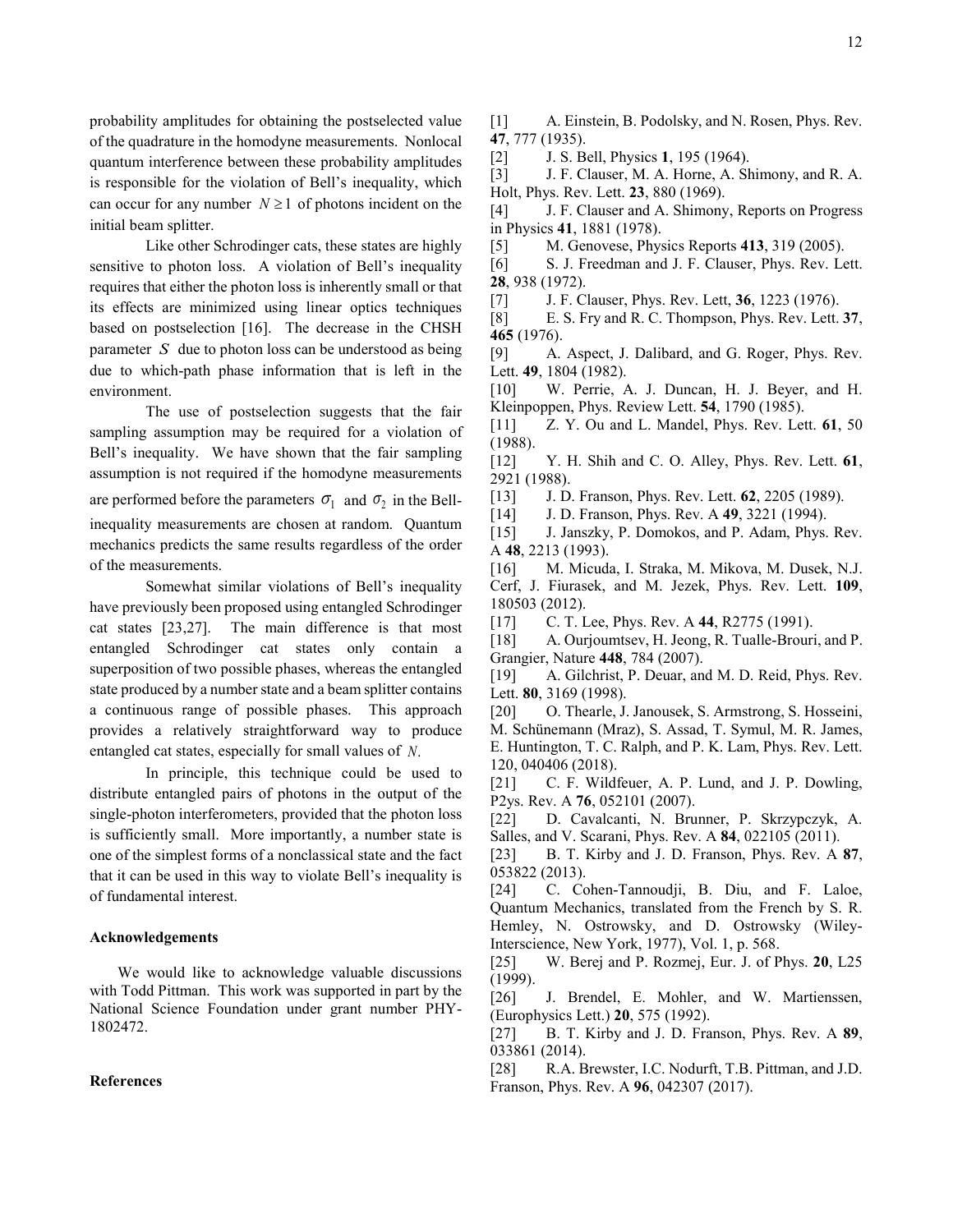[29] T. C. Ralph and A. P. Lund, in Proceedings of 9th International Conference on Quantum Communication Measurement and Computing, edited by A. Lvovsky, AIP Proc. No. 1110 (AIP, Melville, NY, 2009), p. 155.

[30] O. A. Turchette, C. J. Hood, W. Lange, H. Mabuchi, and H. J. Kimble, Phys. Rev. Lett. **75**, 4710 (1995).

[31] Y. M. Hao, G. W. Lin, K. Xia, X. M. Lin, Y. P. Niu, and S. Q. Gong, Sci. Rep. **5**, 10005 (2015).

[32] O. Firstenberg, T. Peyronel, Q.-Y. Liang, A. V. Gorshkov, M. D. Lukin, and V. Vuletić, Nature **502**, 71 (2013).

[33] V. Parigi, E. Bimbard, J. Stanojevic, A. J. Hilliard, F. Nogrette, R. Tualle-Brouri, A. Ourjoumtsev, and P. Grangier, Phys. Rev. Lett. **109**, 233602 (2012).

[34] Y. O. Dudin and A. Kuzmich, Science **336**, 887 (2012).

[35] I. Fushman, D. Englund, A. Faraon, N. Stoltz, P. Petroff, and J. Vučković, Science **320**, 769 (2008).

[36] T. G. Tiecke, J. D. Thompson, N. P. de Leon, L. R. Liu, V. Vuletić, and M. D. Lukin, Nature **508**, 241 (2014).

[37] J. Volz, M. Scheucher, C. Junge, and A. Rauschenbeutel, Nature Photonics **8**, 965 (2014).

[38] E. Knill, R. Laflamme, and G. J. Milburn, Nature **409**, 46 (2001).

[39] L.S. Costanzo, A.S. Coelho, N. Biagi, J. Fiurasek, M. Bellini, and A. Zavatta, Phys. Rev. Lett. **119**, 013601 (2017).

[40] P. M. Pearle, Phys. Rev. D **2**, 1418 (1970).

[41] C. Branciard, Phys. Rev. Rev. A **83**, 032123 (2011).

#### **Appendix**

The results in the main text were derived using Eq. (4), which expresses a photon number state as a superposition of coherent states with all possible phases. In this appendix, we give an alternative derivation based on the properties of the Hermite polynomials. Although the results are equivalent to those in the text, they can be used to derive an

analytic form for  $\psi_{++}$  or  $\psi_{--}$ .

This initial state of the system with *N* photons incident on the first beam splitter can be written in terms of the photon creation operators as

$$
|\psi\rangle = \frac{\left(\hat{a}_{1}^{+}\right)^{N}}{\sqrt{N!}}|0,0\rangle. \tag{A1}
$$

Here the notation is the same as in the text. After passing through the beam splitter, Eq. (A1) can be used to write the transformed state as

$$
|\psi\rangle = \frac{\left(\hat{a}_1^\dagger + i\hat{a}_2^\dagger\right)^N}{\sqrt{N!2^N}}|0,0\rangle. \tag{A2}
$$

This can be rewritten using the binomial expansion as

$$
|\psi\rangle = \sum_{n=0}^{N} i^n \sqrt{\frac{{}^N C_n}{2^N}} |N-n, n\rangle \tag{A3}
$$

where  ${}^N C_n$  are the binomial coefficients.

 We can then simplify each of the terms in Eq. (14) by integrating over the phase  $\phi$ . The results are that

$$
\left|\psi_{k}\right\rangle=-p_{k}\frac{1}{4}\sum_{n=0}^{N}q_{k}^{n}\sqrt{\frac{N_{C_{n}}}{2^{N}}}\left|N-n,n\right\rangle, \tag{A4}
$$

where  $p_1 = e^{i(\sigma_1 + \sigma_2 + N\theta)}$ ,  $p_2 = e^{i(\sigma_1 - N\theta)}$ ,  $p_3 = e^{i(\sigma_2 + N\theta)}$ ,  $p_4 = e^{-N\theta}$ ,  $q_1 = q_4 = 1$  and  $q_2 = q_3^* = e^{i2\theta}$ . The index *k* corresponds to each of the four terms in Eq. (17).

 The dimensionless position-basis representation of the final state is given by the inner product  $\langle x_1, x_2 | \psi \rangle = \psi(x_1, x_2)$ . We can use the position-basis representation of the number states,

$$
\langle x | n \rangle = \sqrt{\frac{e^{-x^2}}{n! 2^n \sqrt{\pi}}} H_n(x), \tag{A5}
$$

to obtain

$$
\psi_k(x_1, x_2) = -p_k \frac{e^{-(x_1^2 + x_2^2)/2}}{4\sqrt{\pi N!}} \sum_{n=0}^N q_k^n \frac{{}^N C_n}{2^N} H_{(N-n)}(x_1) H_n(x_2). \quad (A6)
$$

Here  $H_n(x)$  is the  $n^h$  Hermite polynomial.

We can further simplify Eq. (A6) for  $k = 1$  and  $k = 4$  to the analytical form

$$
\psi_k(x_1, x_2) = -p_k \frac{e^{-(x_1^2 + x_2^2)/2}}{4\sqrt{2^N \pi N!}} H_N\left(\frac{x_1 + x_2}{\sqrt{2}}\right).
$$
 (A7)